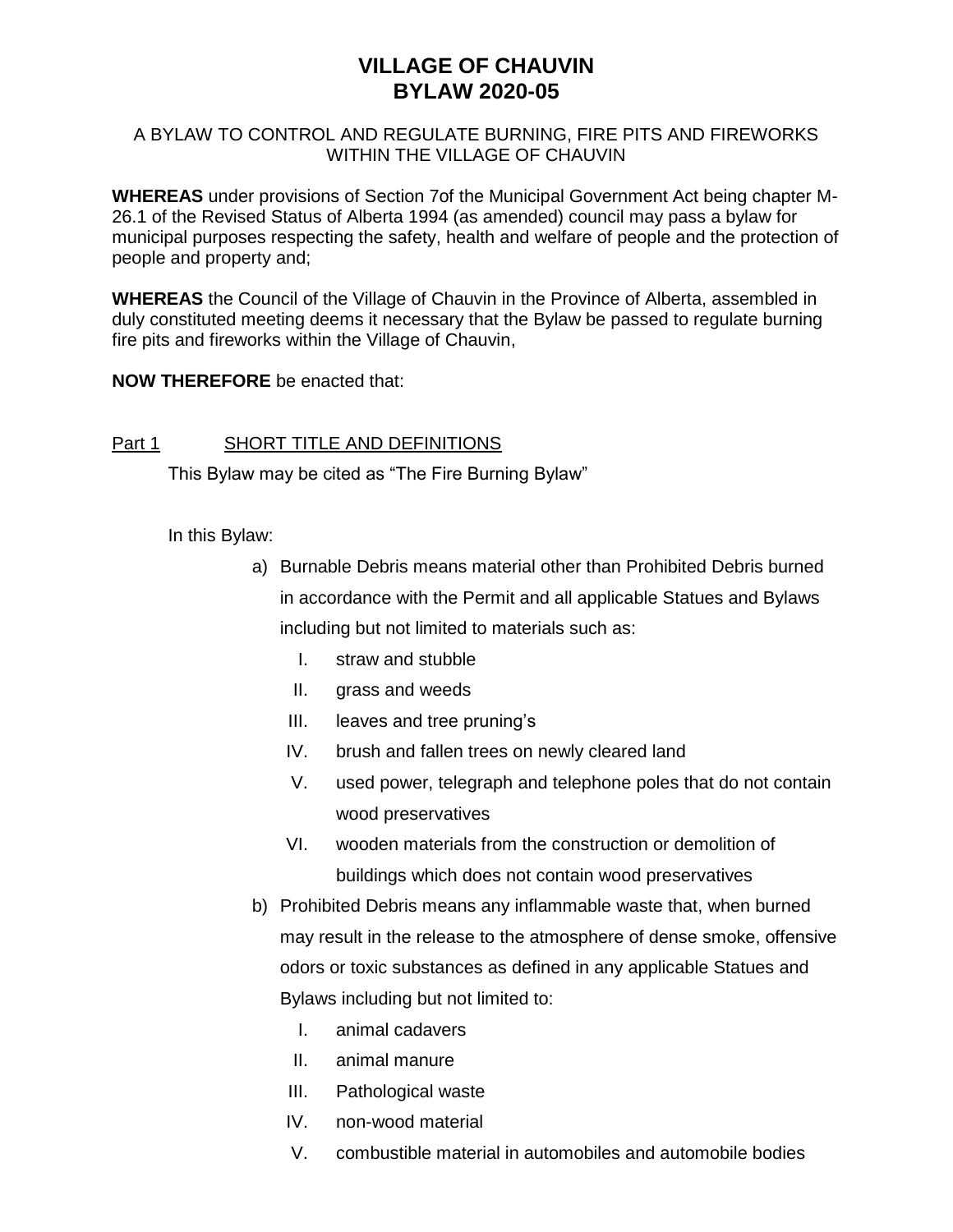- VI. tires
- VII. rubber or plastic, or anything containing or coated with rubber or plastic or similar substances, except rubber or plastic attached to shredded scrap steel
- VIII. used oil
- IX. wood or wood products containing substances for the purpose of preserving wood; and
- X. household refuse
- c) Acceptable Fire Pit means:
	- I. a minimum of 3 meters clearance, measured from the nearest fire pit edge is maintained from buildings, property lines or any combustible materials.
	- II. the fire pit height does not exceed 0.6 meters when measured from the surrounding grade to the top of the pit opening.
	- III. the fire pit opening does not exceed 1 meter in width or in edge and is covered ¼ inch metal mesh grate at all times, except when wood is being put into the fire pit.
	- IV. the fire pit installation has enclosed sided constructed from bricks, heavy gauge metal or other non-combustible materials and is built on a non-combustible base, acceptable to the Development Officer or Fire Chief
	- V. only clean wood shall be burned in the fire pit and consideration should be given to neigbours when wind is blowing in the direction of their open windows. Smoke shall be kept to a minimum.
- d) Open Air Fire Permit means the permit to burn, issued by the Development Officer or Fire Chief in accordance with this Bylaw.
- e) Portable Barbeques means any appliance sold or constructed for the purpose of cooking food outdoors, normally fueled by liquid propane gas, natural gas, compressed briquettes or charcoal.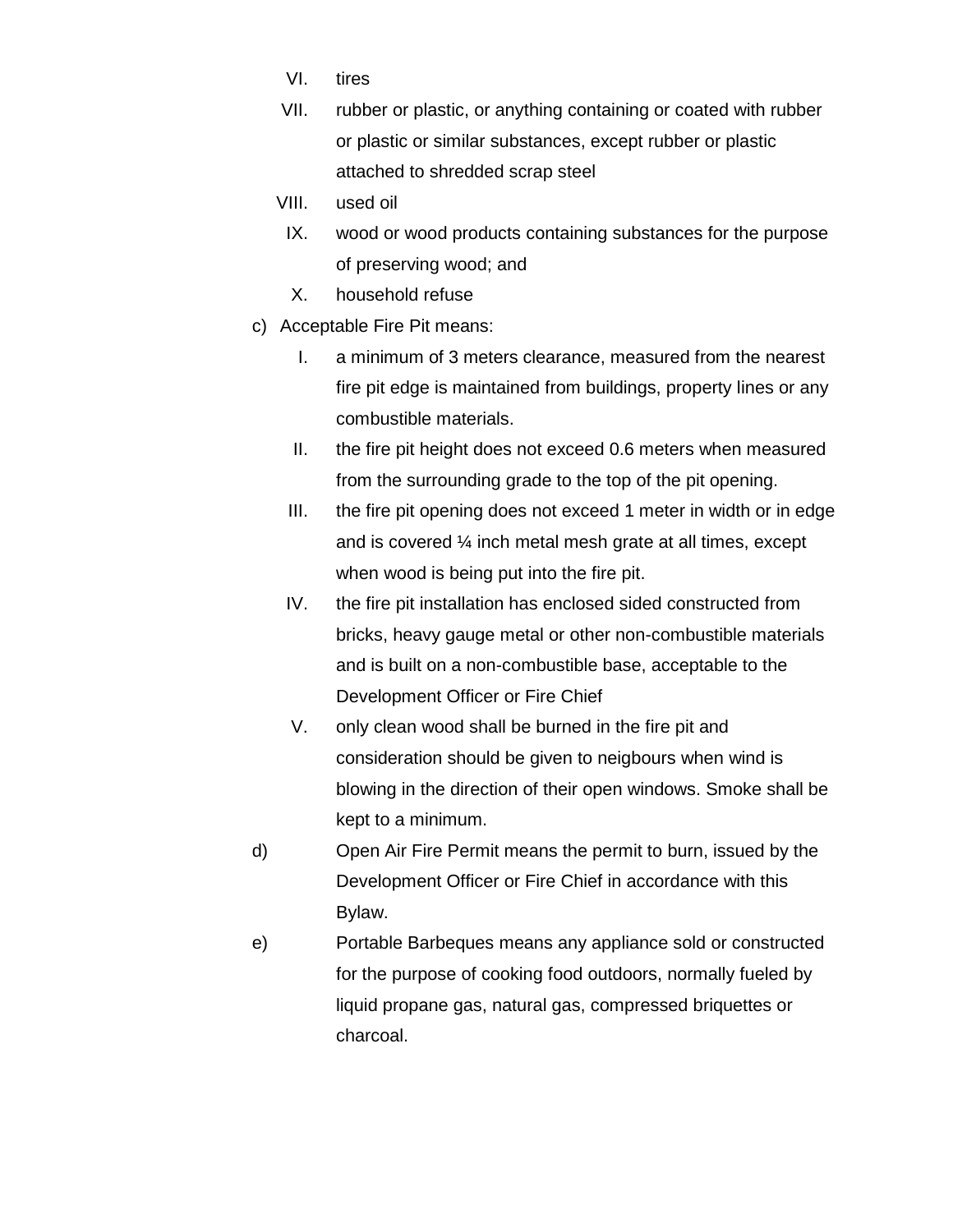#### Part 2 OPEN AIR FIRE PERMITS

No person shall burn and no owner or occupier of land shall permit or allow to be burned any Prohibited Debris in the Village of Chauvin.

No person shall burn and no owner or occupier of land shall permit or allow to be burned any Burnable Debris unless such person holds a Burning Permit.

No person shall burn and no owner or occupier of land shall permit or allow to be burned any Burnable Debris except in accordance with the terms of the Burning Permit.

There will be no burning barrels permitted on property within the Village of Chauvin.

### PART 3 FIRE PITS

Notwithstanding Part 2, a permit shall not be required under this Bylaw to conduct the cooking of food using a Barbeque.

No burning in an unacceptable fire pit shall take place unless:

- a) a means acceptable to the Development Officer or Fire Chief of controlling or extinguishing the fire is available on the property and within reasonable distance from where the fire occurs; and
- b) a responsible adult is present on the property when the fire is burning.

## PART 4 PERMITS REQUIRED FOR BURNING

- a) Any application for a Burning Permit that does not conform to the Bylaw shall be forwarded to the Municipal Planning Commission.
- b) Each application for a Burning Permit must contain the following information:
	- I. the name and address of the applicant and the name and address of the owner of the land on which the burning is to take place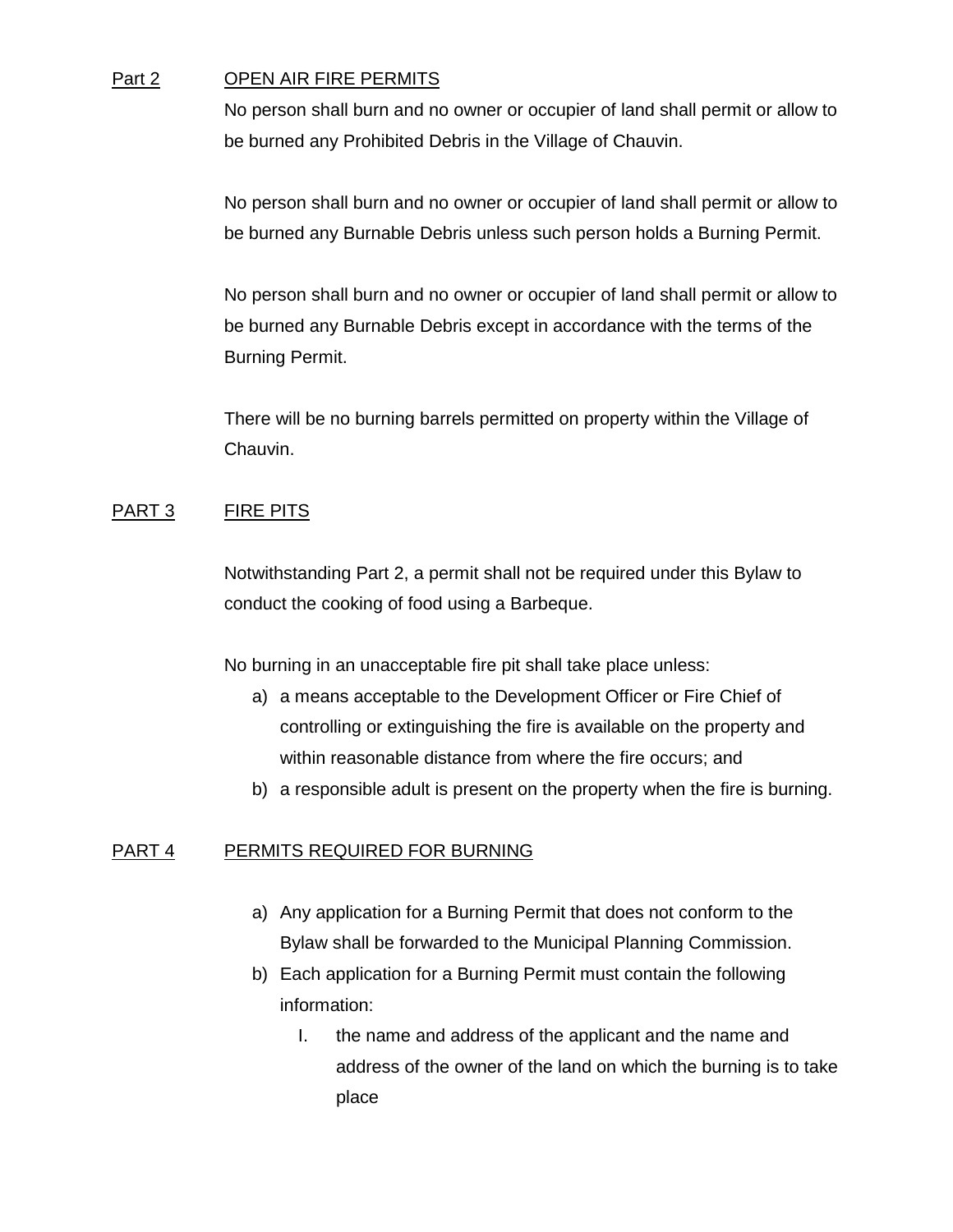- II. the legal or municipal address of the land on which the applicant proposes to conduct burning
- III. the type and description of material which the applicant proposes to burn
- IV. the signature of the applicant
- V. the written consent by the owner of the land for the proposed burning (if different than the applicant)

## PART 5 FIREWORKS

Fireworks means the Fireworks listed in class 7, Division 1 ,and Class 7, Division 2 Subdivision 1 and 2 in Section 14 of the Explosives Act (Canada) and regulations under the Act.

Any persons wanting to use fireworks inside the Village of Chauvin is required to apply for a Fireworks Permit and must adhere to the following:

- a) Applicant must be the person supervising the firing of fireworks.
- b) Chauvin Fire Department must be made aware of the permit and give approval prior to discharge of fireworks.
- c) Applicant takes on full responsibility of any damage to neighbouring property.
- d) Applicant must, to the best of their ability, clean up any debris remaining after fireworks have been discharged, this includes neighbouring properties.
- e) Failure to both apply and/or receive approval to discharge fireworks may result in fines.
- f) a responsible adult is present on the property when the fireworks are discharged

The Chauvin Fire Department reserves the right to refuse the discharge of fireworks if they deem it unsafe on the scheduled day due to weather, fire ban or other extenuating circumstances.